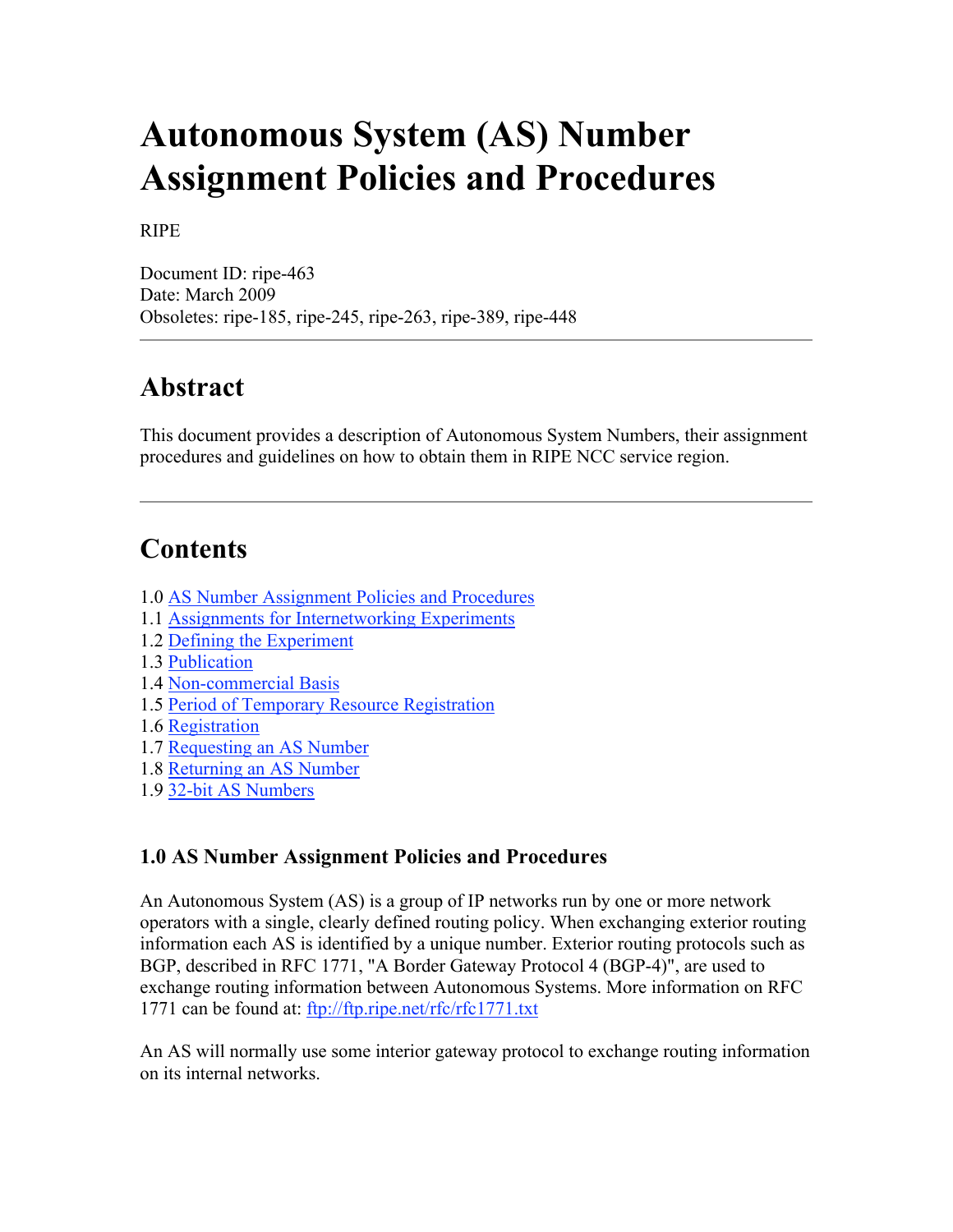In order to help decrease global routing complexity, a new AS Number should be used only if a new external routing policy is required. Sharing an AS Number among a set of networks that do not fall under the same organisational umbrella is possible but will sometimes require extra co-ordination among the various network administrators. (In some cases, some level of network re-engineering may be needed.) This may be the only way to implement the desired routing policy. For more information please see RFC 1930, "Guidelines for creation, selection, and registration of an Autonomous System (AS)" found at: ftp://ftp.ripe.net/rfc/rfc1930.txt

Current guidelines require a network to be multi-homed for an AS Number to be assigned. Requests must show the routing policy of the Autonomous System. The policy is defined in the following attributes as part of the aut-num object: multiple fields of "import:" (describing accepted routing information from neighbouring ASs.); multiple fields of "export:" (describing generated routing information sent to peers); one or more (optional) fields of "default:" (indicating how default routing is done).

#### **1.1 Assignments for Internetworking Experiments**

Organisations often require deployment tests for new Internet services and technologies. These require numbering resources for the duration of the test.

The policy goal of resource conservation is of reduced importance when resources are issued on a temporary basis.

## **1.2 Defining the Experiment**

An organisation receiving numbering resources must document the experiment. This may be in the form of a current IETF Experimental RFC (see RFC 2026, Sec. 4.2.1) or an "experiment proposal" detailing the resources required and the activities to be carried out.

A single AS Number will be assigned. Where the experiment requires a variation to this rule it should be noted in the resource request forms sent to the RIPE NCC.

#### **1.3 Publication**

The experiment proposal must be made public (e.g. published on web site), upon registration of the resources by the RIPE NCC. Following the conclusion of the experiment the results must be published free of charge and free from disclosure constraints.

#### **1.4 Non-commercial Basis**

Resources issued for an experiment must not be used for commercial purposes.

#### **1.5 Period of the Temporary Resource Registration**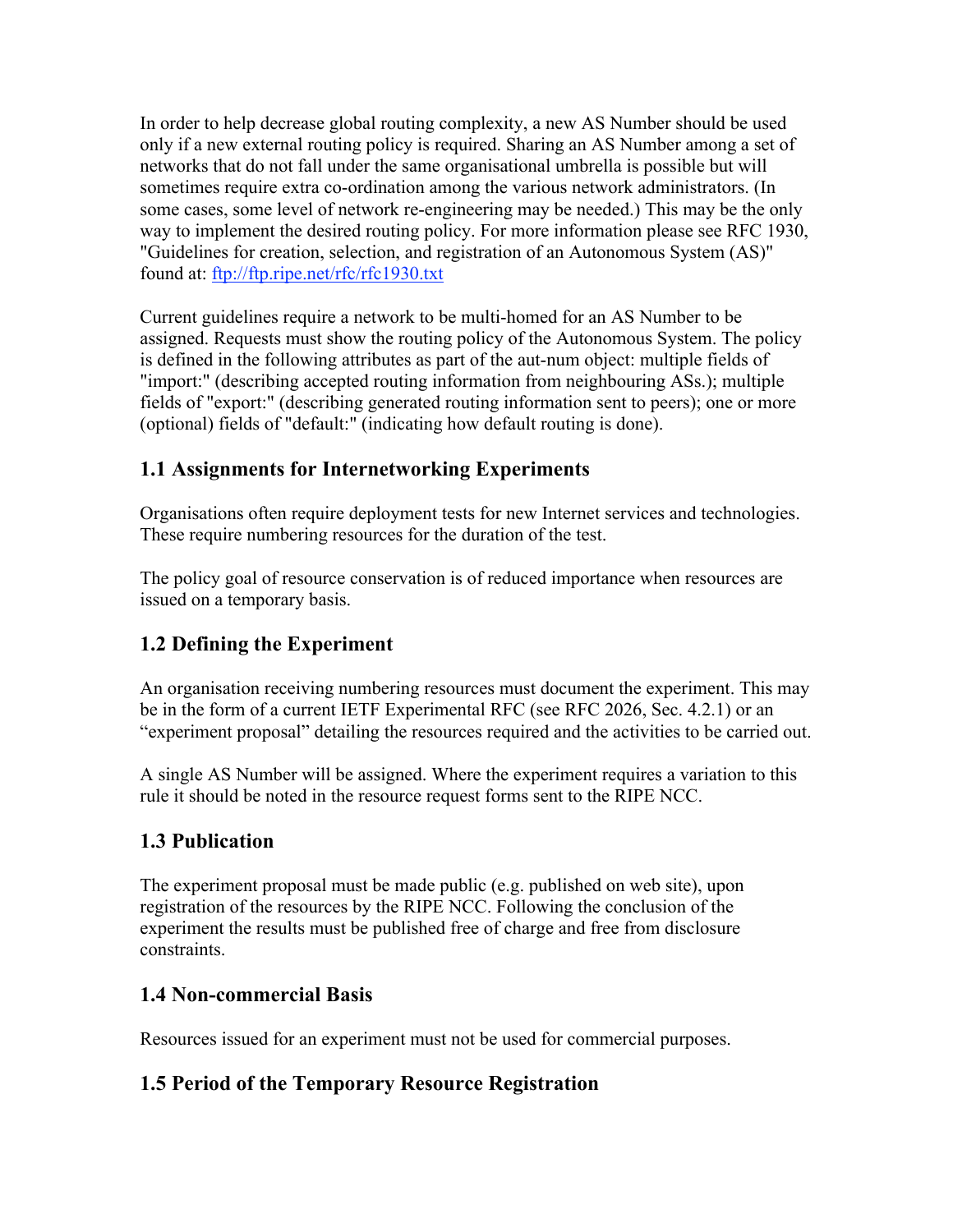The resources will be issued on a temporary basis for a period of one year. Renewal of the resource's registration is possible on receipt of a new request that details any continuation of the experiment during the extended period.

The resources issued cannot be used for a commercial service following the conclusion of the experiment.

#### **1.6 Registration**

The RIPE NCC will register the resources issued in the RIPE Database.

#### **1.7 Requesting an AS Number**

Regardless of whether the AS Number is required as an experimental assignment or otherwise, the RIPE NCC assigns AS Numbers for Autonomous Systems located in the RIPE NCC service region. The AS Number will be assigned by the RIPE NCC directly to the End User, upon a request properly submitted to the RIPE NCC either directly or through a sponsoring LIR. AS Number assignments are subject to the policies described in the RIPE NCC document entitled "Contractual Requirements for Provider Independent Resource Holders in the RIPE NCC Service Region".

The RIPE NCC provides a form for AS Number requests.

#### **1.8 Returning an AS Number**

If an organisation has an AS Number that is no longer in use, it can be returned to the public pool of AS Numbers by sending a message to hostmaster@ripe.net. It can then be reassigned to another Autonomous System by the RIPE NCC.

## **1.9 32-bit AS Numbers**

RIPE NCC will assign 32-bit AS Numbers according to the following timeline:

- From 1 January 2007 the RIPE NCC will process applications that specifically request 32-bit only AS Numbers (AS numbers that can not be represented with 16 bits) and assign such AS Numbers as requested by the applicant. In the absence of any specific request for a 32-bit only AS Number, the RIPE NCC will assign a 16-bit AS Number.
- From 1 January 2009 the RIPE NCC will process applications that specifically request 16-bit AS Numbers and assign such AS Numbers as requested by the applicant. In the absence of any specific request for a 16-bit AS Number, the RIPE NCC will assign a 32-bit only AS Number.